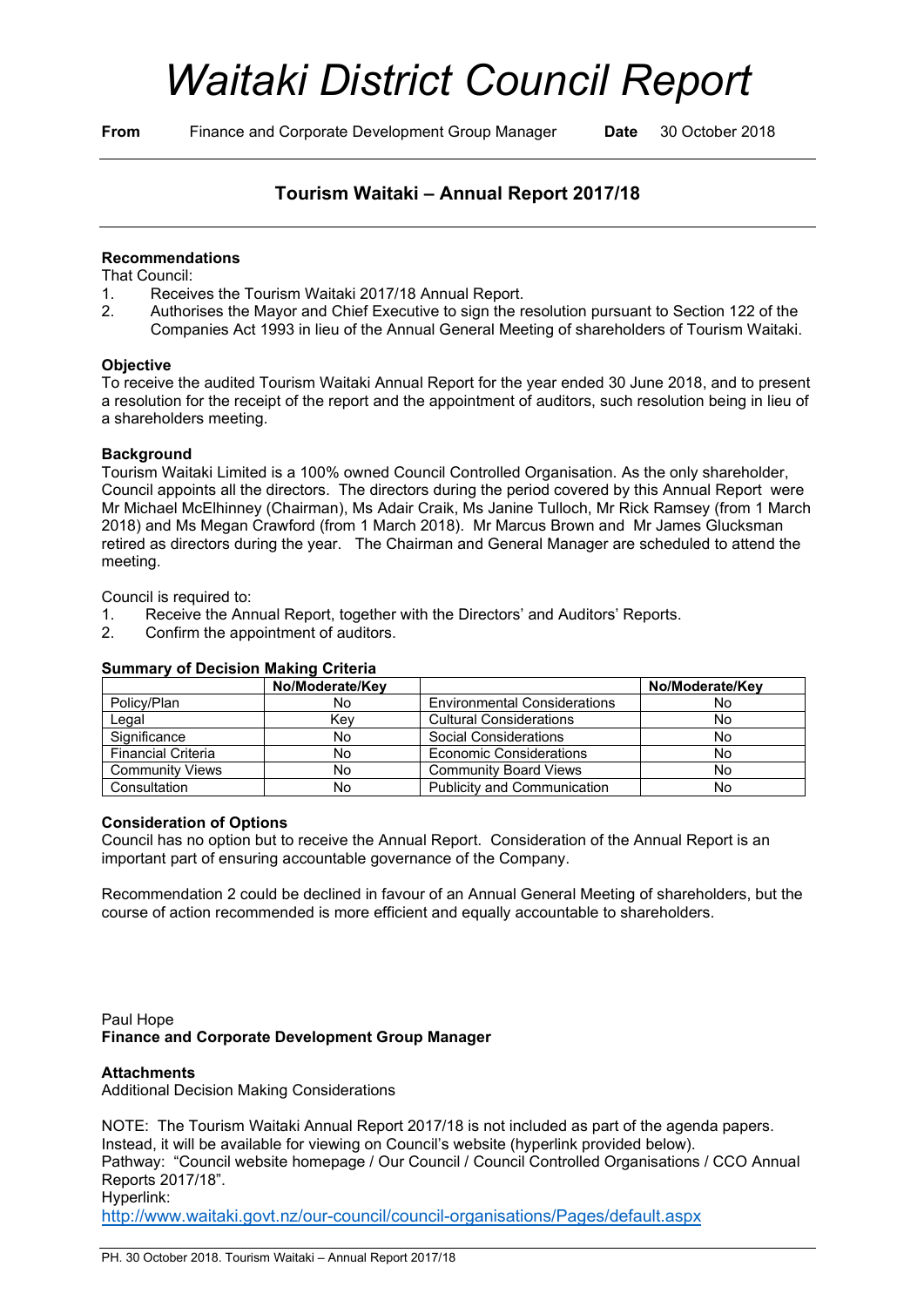# **Additional Decision Making Considerations**

#### **Legal Considerations**

Part 5 and Schedule 8 of the Local Government Act 2002 contain provisions affecting Council Controlled Organisations, including:

- Governance (s57 60)
- Transparency ( $s61 63$ )
- Statements of Intent (s64)
- Performance Monitoring and Reporting (s65 69)

Section 120 of the Companies Act requires Companies to hold an Annual General Meeting. Section 122 of the Companies Act provides that an Annual General Meeting is not necessary if everything required to be done at that meeting is done by resolution of 75% of shareholders or such greater percentage as may be required under the Company Constitution.

Clause 4.3 of the Company's constitution precludes the distribution of dividends, so no resolution is required.

Council is required to:

- 1. Receive the Annual Report, together with the Directors' and Auditors' Reports.<br>2. Confirm the appointment of auditors.
- 2. Confirm the appointment of auditors.